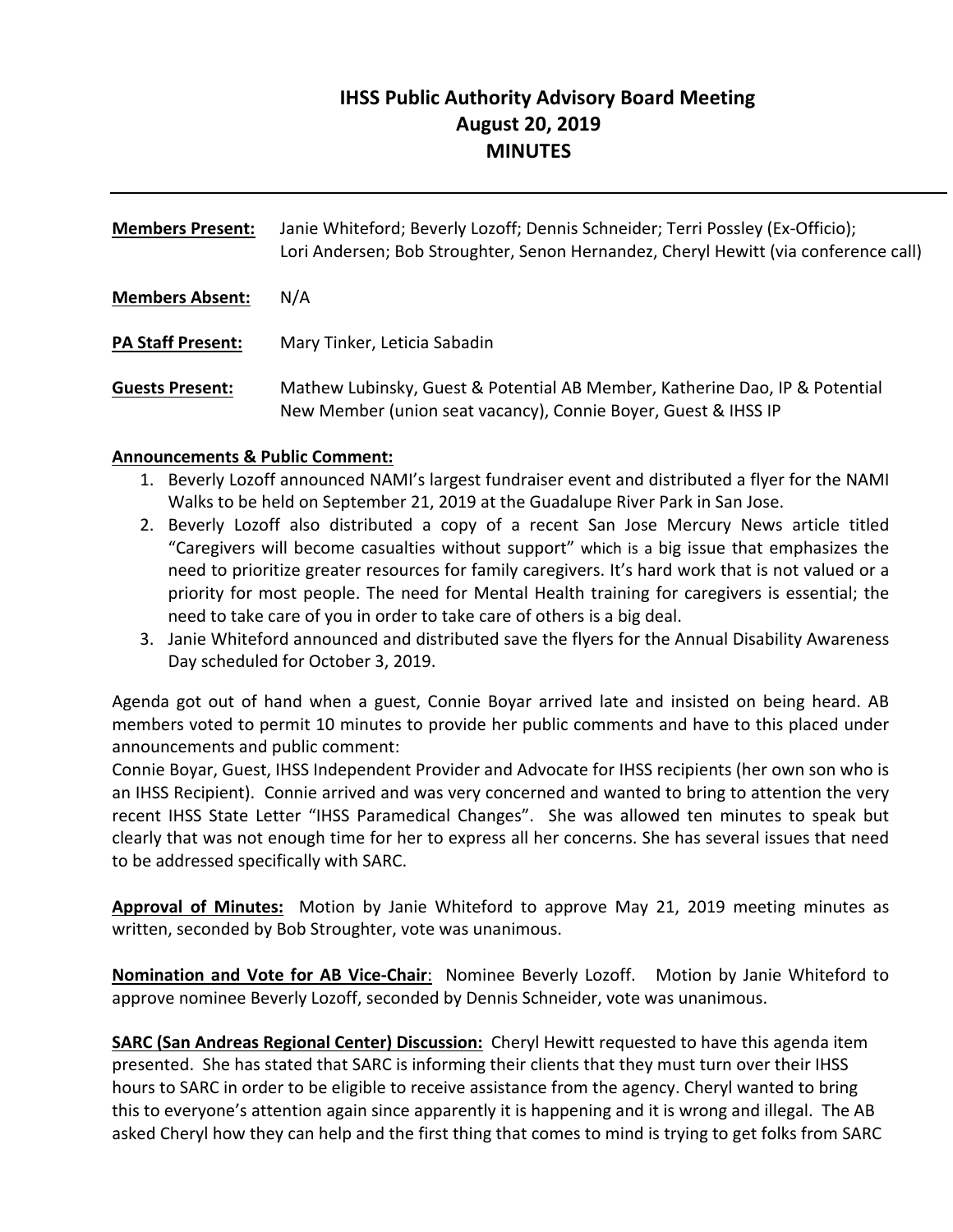to come to one of our AB meetings to give a brief overview of how things work. The group agreed to extend an invitation to the Director of SARC and possibly any other top management representative(s) who can help this AB understand how SARC works with IHSS.

A list of questions will be provided to SARC prior to the meeting in order to come prepared to discuss how companion services actually work.

At this point Guest Connie Boyar arrived and had quite a bit of information she wanted to share and or speak about. She was asking about the recent IHSS document, 67 pages of IHSS regulation changes regarding paramedical services. She was asking about the sub‐minimum collective bargaining and who she could contact at the Union with regards to this. (Terri gave Connie Lupe Martinez email/contact information). She was asking a lot of questions that have to do with SARC, regarding very specific issues.

Then it was decided that this was not the time to speak about all this with Connie. Bob Stroughter suggested and made a motion to allow Connie Boyar to speak, and to put under Public Comment, Connie was given ten minutes. Janie Whiteford seconded the motion and the vote was unanimous. This was completely out of order but allowed this one time.

It was decided to try to reach out to Javier Zaldivar, Director of SARC and Mike Keeley, Director of Consumer Affairs to see if they could possibly attend a future AB meeting.

## **Supervisor Chavez: Follow‐up Conference Call Report Back:**

- **a.** Next Steps Discussion: The IHSS audit is planned with Julian Metcalf. There is a pre‐audit meeting already scheduled with Terri and Mary. Continue to schedule meetings with Supervisor Chavez.
- **b.** Expedited Discharge Team: Per Terri, this is referred to as IHSS Expedited Social Workers. IHSS now has 3 SSW from the approved budget which now is a total of 4 SSW that are in the new unit "Expedited IHSS Social Worker Discharge Team". They are primarily working on expedited home visits; with new training that has started which is multi-language. Caseload is ~325/330, with no intakes.

Annual Report Recommendations: Mary Tinker distributed the annual report recommendations in which she requested a need for feedback at this time.

Motion by Janie Whiteford to approve these recommendations as written, seconded by Lori Andersen, vote was unanimous. The final annual report will go to print soon.

**CAPA Report:** CAPA went dark in July and did not meet.

**EVV/ETS:** CDSS continues to move forward with implementation. A flyer with a schedule of timesheet webinars was mailed to providers. The schedule is being updated monthly and included as a mailing stuffer through November. CDSS is encouraging providers to access the Electronic Services Portal and Electronic Timesheets as a method of finding information and training on ETS.

**Public Authority Admin Funding:** CAPA provided a funding formula which included a hold harmless for all PAs as is a long longstanding principle of CSAC. CAPA is an affiliate of CSAC so needs to ensure it meets with their standards before submission to the state.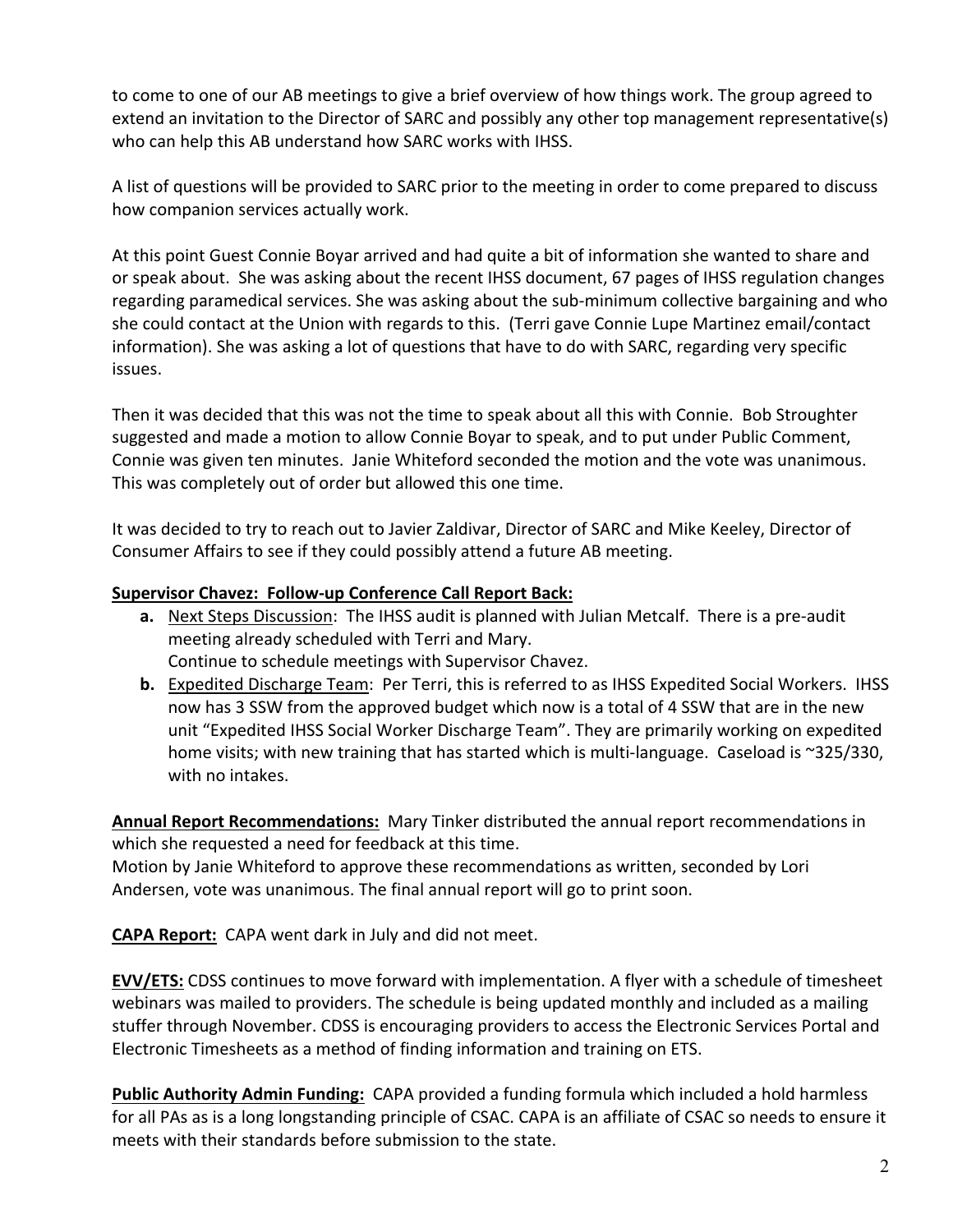CAPA submitted it to CDSS and has received information that the state is not in agreement with the distribution outlined in the formula. CAPA is working with CSAC and CWDA to push back. This issue remains unresolved at this time.

**Legislative Report:** The legislature will be returning from summer recess on August 12<sup>th</sup> and the only hearings scheduled that week are in the Assembly and Senate Appropriations Committees. Below are bills CAPA is currently tracking and include synopses and recommended position:

#### **AB 50 (Kalra): Medi‐Cal: Assisted Living Waiver Program.**

Would require the State Department of Health Care Services to submit to the federal Centers for Medicare and Medicaid Services a request for amendment of the Assisted Living Waiver program with specified amendments. The bill would require, as part of the amendments, the department to increase the number of participants in the program from the currently authorized 5,744 participants to 18,500, to be phased in, as specified. The bill would require the department to increase its provider reimbursement tiers to compensate for mandatory minimum wage increases, as specified. *This bill is currently on the Senate Appropriations Suspense file, where it will be taken up upon return from summer recess in August. Recommended Position: Support.* 

#### **AB 196 (Gonzalez): Paid Family Leave.**

Would revise the formula for determining benefits available pursuant to the family temporary disability insurance program, for periods of disability commencing after January 1, 2020, by redefining the weekly benefit amount to be equal to 100% of the wages paid to an individual for employment by employers during the quarter of the individual's disability base period in which these wages were highest, divided by 13, but not exceeding the maximum workers' compensation temporary disability indemnity weekly benefit amount established by the Department of Industrial Relations. *This bill failed deadline pursuant to Rule 61(a)(100, and accordingly is a two‐year bill. Recommended Position: Watch.*

#### **AB 314 (Bonta): Public employment: labor relations: release time.**

Current law, including the Meyers‐Milias‐Brown Act, the Ralph C. Dills Act, the Trial Court Employment Protection and Governance Act, the Trial Court Interpreter Employment and Labor Relations Act, Judicial Council Employer‐Employee Relations Act, and the Los Angeles County Metropolitan Transportation Authority Transit Employer‐Employee Relations Act, as well as provisions commonly referred to as the Educational Employment Relations Act and the Higher Education Employer‐Employee Relations Act, regulates the labor relations of the state, the courts, and specified local public agencies and their employees. These acts generally require the public entities in this context to grant employee representatives of recognized employee organizations reasonable time off without loss of compensation or benefits for certain purposes in connection with labor relations, commonly referred to as release time. This bill would prescribe requirements relating to release time that would apply to all of the public employers and employees subject to the acts described above and would generally repeal the provisions relating to release time in those acts. *This bill is currently on the Senate Appropriations Committee Suspense file, where it will be taken up upon return from summer recess in August. Recommended Position: Watch.*

#### **AB 315 (Garcia): Local Government: lobbying associations: expenditure of public funds.**

Current law authorizes the legislative body of a local agency to attend the legislature and any committees and to present information regarding legislation that the legislative body deems to be beneficial or detrimental to the local agency. Current law also allows the legislative body of a local agency to enter into an association for these purposes and specifies that the cost and expense incident to the legislative body's membership in the association and the activities of the association are proper charges against the local agencies comprising the association. This bill, with respect to moneys paid to or otherwise received by an association, would prohibit an association of local agencies from expending these moneys for any purpose other than the above described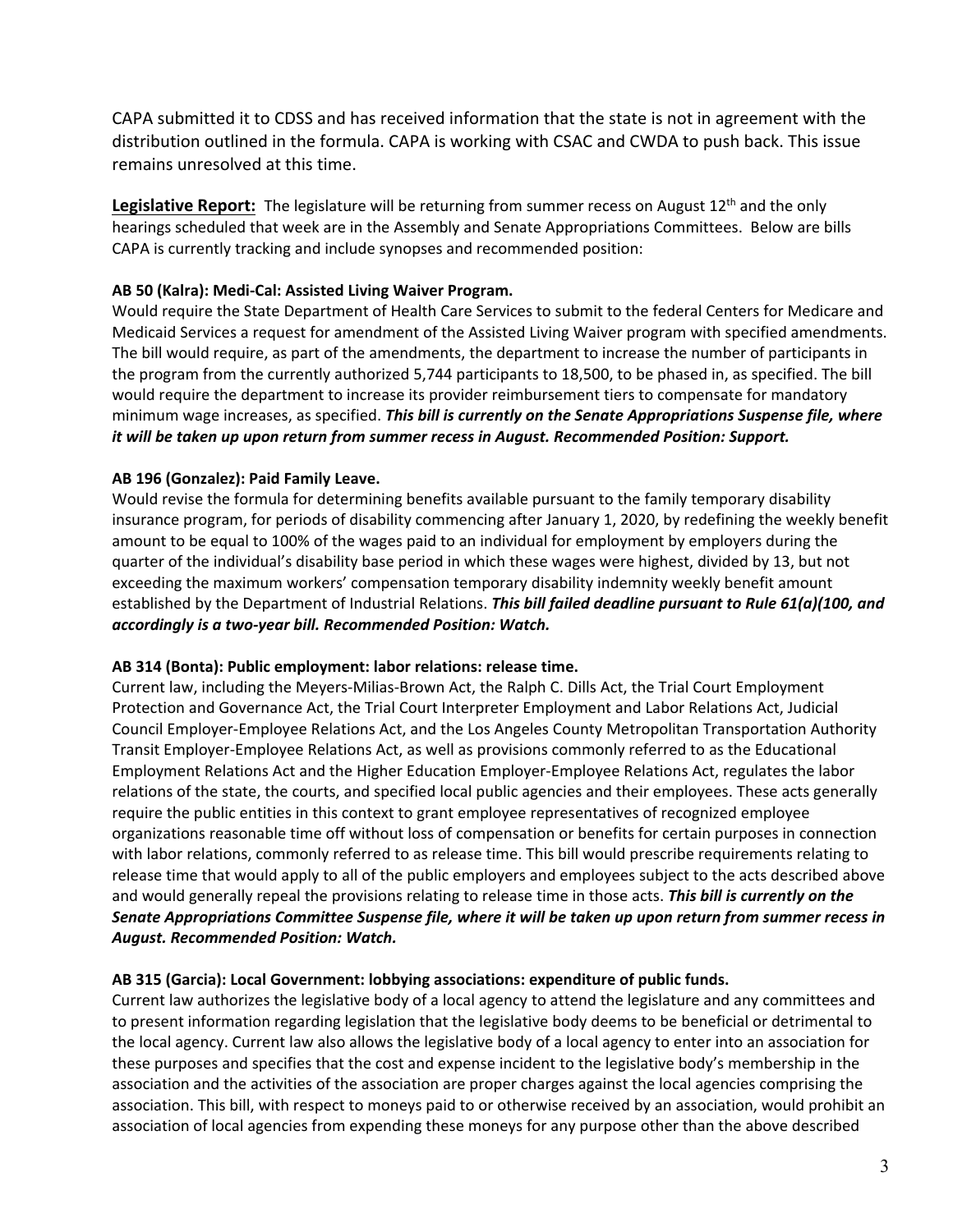## activities and educational activities. *This bill failed deadline pursuant to Rule 61 (a)(11), and accordingly is a two‐year bill. Recommended Position: Oppose.*

#### **AB 414 (Bonta): Healthcare coverage: minimum essential coverage.**

Current federal law, the Patient Protection and Affordable Care Act (PPACA), enacts various healthcare coverage market reforms as of January 1, 2014. PPACA generally requires individuals, and any dependents of the individual, to maintain minimum essential coverage, as defined, and, if an individual fails to maintain minimum essential coverage, PPACA imposes on the individual taxpayer a penalty. This provision is referred to as the individual mandate. This bill would require a California resident to ensure that the resident and the resident's dependents are covered under minimum essential coverage for each month beginning after 2019. The bill would impose a penalty for the failure to maintain minimum essential coverage. *This bill is currently in the possession of the Senate Appropriations Committee where it has yet to be scheduled for hearing. Recommended Position: Watch.* 

#### **AB 426 (Maienschein): In‐Home Supportive Services program.**

Current law requires a county welfare department to assess each recipient's continuing monthly need for in‐ home supportive services at varying intervals, but at least once every 12 months. Current law authorizes a county to reassess a recipient's need for services at a time interval of less than 12 months from a recipient's initial intake or last assessment if the county social worker has information indicating that the recipient's need for services is expected to decrease in less than 12 months. This bill would require a reduction of a recipient's monthly authorized number of service hours to be based solely on a change in the recipient's household composition or a change in another household member's use of services that impacts the calculation of the recipient's prorated service hours, a documented change in the recipient's functionality, a change in the law that affects the assessment of needed services, or an error in computing a recipient's monthly authorized number of service hours that has been documented by the county. *This bill is currently in the possession of the Senate Appropriations Committee, where it is scheduled to be heard on August 12. Recommended Position: Watch.* 

## **AB 477 (Cervantes): Emergency preparedness: vulnerable populations**.

Current law authorizes cities, cities and counties, and counties to create disaster councils, by ordinance, to develop plans for meeting any condition constituting a local emergency or state of emergency, including, but not limited to, earthquakes, natural or manmade disasters specific to that jurisdiction, or state of war emergency. This bill would require cities, cities and counties, and counties to include representatives from the access and functional needs population, as defined, in the next regular update to their emergency plan, as specified. *This bill is currently in the possession of the Senate Appropriations Committee, where it is scheduled to be heard August 12. Recommended Position: Support***.**

## **AB 567 (Calderon): Long‐term care insurance.**

Would establish the Long Term Care Insurance Task Force in the Department of Insurance, chaired by the Insurance Commissioner or the commissioner's designee, and composed of specified stakeholders and representatives of government agencies to examine the components necessary to design and implement a statewide long‐term care insurance program. The bill would require the task force to recommend options for establishing this program and to comment on their respective degrees of feasibility in a report submitted to the commissioner, the Governor, and the Legislature by July 1, 2021.*This bill is currently on the Senate Appropriations Suspense file, where it will be taken up upon return from summer recess in August. Recommended Position: Watch*.

#### **AB 911 (Rodriguez) 911 services: elder adults and persons with disabilities.**

Would require the Office of Emergency Services, in consultation with relevant experts and stakeholders, to develop a plan and timeline of target dates for the testing, implementation, and operation of a statewide system, consistent with the requirements of this bill, that would enable all Californians, including older adults,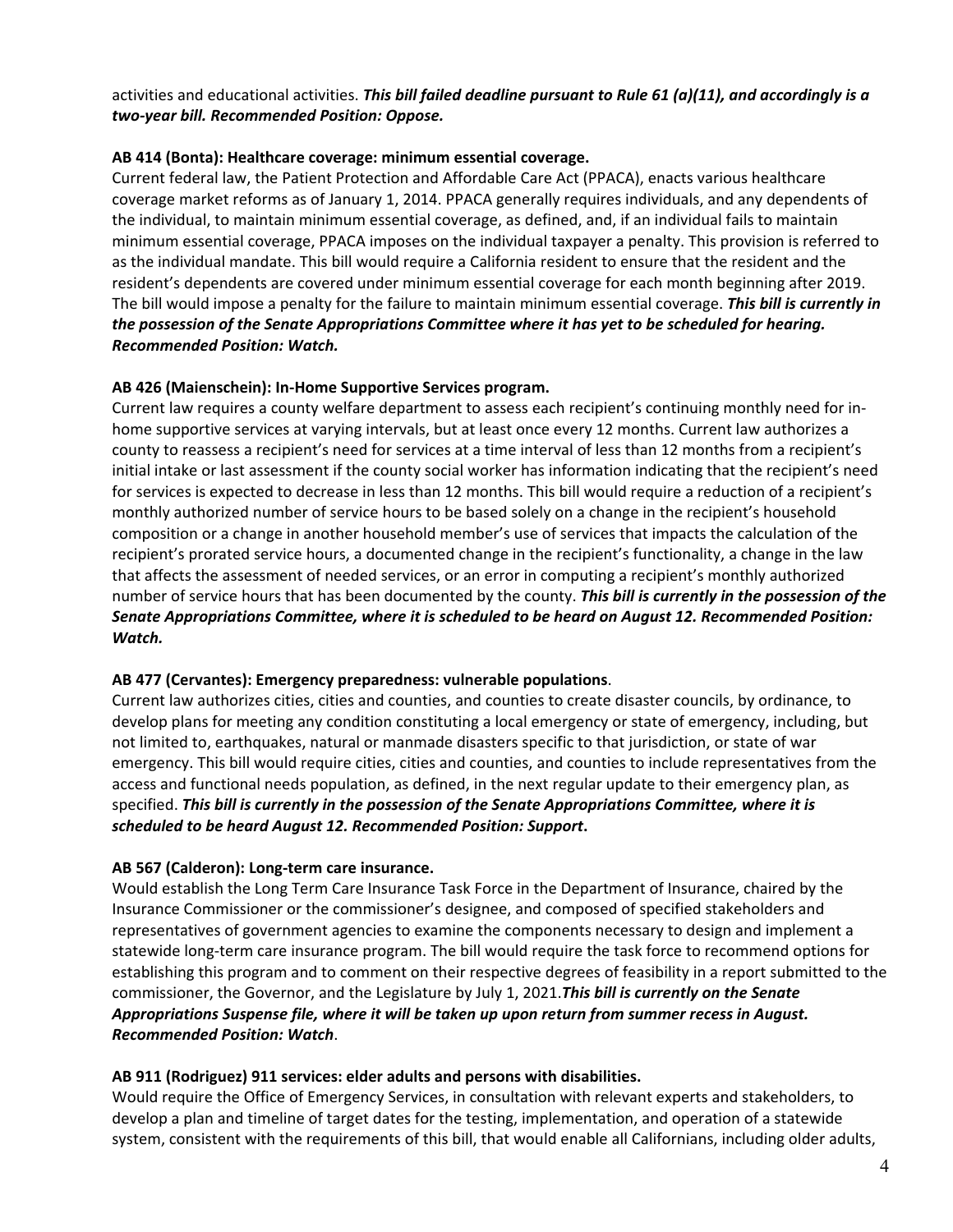individuals with disabilities, and other at-risk persons, to voluntarily provide vital health and safety information to be made available to all first responders in an emergency if a "911" call is placed. The bill would make information submitted through the statewide system confidential and not a public record. *This bill is currently in the possession of the Senate Appropriations Committee, where it is scheduled to be heard on August 12. Recommended Position: Support.*

## **AB 1042 (Wood): Medi‐Cal: beneficiary maintenance needs: home upkeep allowances: transitional needs funds.**

Would establish eligibility and other requirements for providing the home upkeep allowance or a transitional needs fund to Medi‐Cal patients residing in a long‐term care facility, as specified. The bill would prescribe both general and specific requirements for both facility residents who intend to leave the facility and return to an existing home, who would receive the home upkeep allowance, and for residents who do not have a home but intend to leave the facility and establish a new home, who could establish a transitional needs fund for the purpose of meeting the transitional costs of establishing a home. *This bill is currently in the possession of the Senate Appropriations Committee, where it is scheduled to be heard on August 12. Recommended Position: Support.*

## **AB 1088 (Wood): Medi‐Cal: eligibility.**

Would provide that an individual who would otherwise be eligible for Medi-Cal benefits, but for the state's contribution to their Medicare premium, would be eligible for Medi‐Cal without a share of cost if they otherwise meet eligibility requirements. The bill would authorize the State Department of Health Care Services to implement this provision by provider bulletins or similar instructions until regulations are adopted. The bill would require the department to adopt regulations by July 1, 2021, and to provide a status report to the Legislature on a semiannual basis until regulations have been adopted.

## *This bill is currently in the possession of the Senate Appropriations Committee, where it is scheduled to be heard on August 12. Recommended Position: Support.*

## **AB 1107 (Chu): Workers Compensation.**

Current law requires, when payment of compensation has been unreasonably delayed or refused, either prior to or subsequent to the issuance of an award, the amount of the payment unreasonably delayed or refused to be increased up to 25% or up to \$10,000, whichever is less, except for unreasonable delay in the provision of medical treatment for periods of time necessary to complete the utilization review process. Current law provides that a determination by the appeals board or a final determination of the administrative director pursuant to independent medical review that medical treatment is appropriate is not conclusive evidence that medical treatment was unreasonably delayed or denied for purposes of imposing those penalties. This bill would exclude a final determination of the administrative director pursuant to independent medical review from the latter provision regarding conclusive evidence that medical treatment was unreasonably delayed or denied. *This bill failed to meet deadline pursuant to Rule 61 (a)(11), and accordingly is a two‐year bill. Recommended Position: Watch.* 

## **AB 1287 (Nazarian): Universal assessments: No Wrong Door system.**

Current law, including, among others, the Mello‐Granlund Older Californians Act, provides various programs to assist older adults and people with disabilities. These programs include the Aging and Disability Resource Connection program established to provide information to consumers and their families on available long‐term services and supports (LTSS) programs and to assist older adults, caregivers, and persons with disabilities in accessing LTSS programs at the local level. This bill would require the California Department of Aging, in partnership with other specified departments and in consultation with stakeholders, to develop a plan and strategy for a phased statewide implementation of the No Wrong Door system, as described, on or before July 1, 2020.*This bill is currently in the possession of the Senate Appropriations Committee, where it is scheduled to be heard on August 12. Recommended Position: Watch.*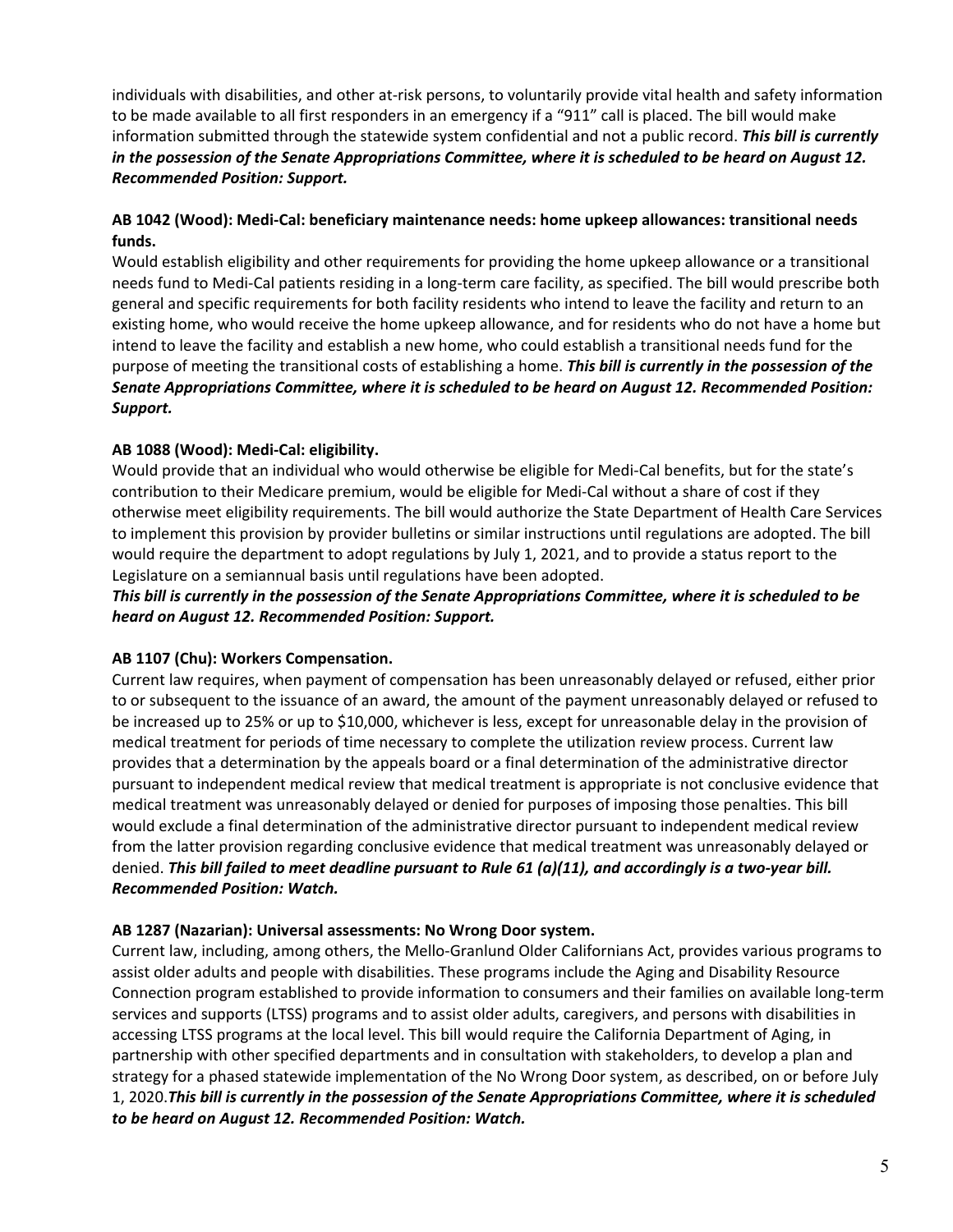## **AB 1382 (Aguiar‐Curry): Master Plan for an Aging California.**

Would require the state to adopt a Master Plan for Aging, emphasizing workforce priorities. The bill would require the Master Plan for Aging to prioritize specified issues related to preparing and supporting the state's paid paraprofessionals and professionals, as well as unpaid family caregivers. These issues would include, but not be limited to, (1) addressing the need for a well-trained and culturally competent paid paraprofessional and professional health care and long‐term care workforce, and (2) developing recommendations regarding the need for high-quality, affordable, and accessible respite services throughout the state for unpaid family caregivers.*. This bill is currently in the possession of the Senate Appropriations Committee, where it is scheduled to be heard on August 12. Recommended Position: Watch.* 

#### **AB 1434 (Kalra): Public Social Services: SSI/SSP.**

Current law provides for the State Supplementary Program for the Aged, Blind, and Disabled (SSP), which required the State Department of Social Services to contract with the United States Secretary of Health and Human Services to make payments to SSP recipients to supplement Supplemental Security Income (SSI) payments made available pursuant to the federal Social Security Act. This bill would reinstate the cost‐of‐living adjustment beginning January 1 of the 2020 calendar year. The bill would also require a maximum aid payment provided to an individual or a married couple that does not equal or exceed 100% of the federal poverty level. *This bill is currently on the Senate Appropriations Committee Suspense File, where it will be taken up later this month. Recommended Position: Support.*

#### **AB 1574 (Mullin): Political Reform Act of 1974: lobbying expenditures.**

The Political Reform Act of 1974 requires lobbyists employed by a lobbyist employer or a lobbying firm to provide a periodic report of the lobbyist's activity expenses and contributions to the employer or firm within two weeks following the end of each quarter. The Act requires lobbying firms, lobbyist employers, and persons who make payments to influence legislative or administrative action of \$5,000 or more in value in any calendar quarter to file with the Secretary of State, during the month after the end of each calendar quarter of a biennial legislative session, reports regarding lobbying expenditures made during the calendar quarter. This bill would, beginning on January 1, 2021, instead require those reports to be filed on a monthly basis. *This bill is currently on the Senate Appropriations Committee Suspense File, where it will be taken up later this month. Recommended Position: Watch.*

#### **SB 214 (Dodd): Medi‐Cal: California Community Transitions program.**

Would require the State Department of Health Care Services to implement and administer the California Community Transitions (CCT) program, as authorized under federal law and pursuant to the terms of the Money Follows the Person Rebalancing Demonstration, to help an eligible Medi‐Cal beneficiary move to a qualified residence, as defined, after residing in an institutional health facility for a period of 90 days or longer. The bill would require CCT program services to be provided by a lead organization, as defined, which would coordinate and ensure the delivery of all services necessary to implement the program. *This bill is currently in the possession of the Assembly Appropriations Committee, where it has yet to be scheduled for hearing. Recommended Position: Support.*

#### **SB 228 (Jackson): Master Plan on Aging.**

Would require the Governor to appoint a Master Plan Director and establish an Aging Task Force, consisting of 13 members, with the President pro Tempore of the Senate and the Speaker of the Assembly each appointing 2 members and the Governor appointing 9 members to the task force. The bill would require the director, with the assistance of the task force, to work with representatives from impacted state departments, stakeholders, and other agencies to identify the policies and priorities that need to be implemented in California to prepare for the aging of its population. *This bill is currently on the Assembly Appropriations Committee Suspense File, where it will be taken up later this month. Recommended Position: Support.* 

**SB 280 (Jackson) Older Adults and Persons with Disabilities: fall prevention.**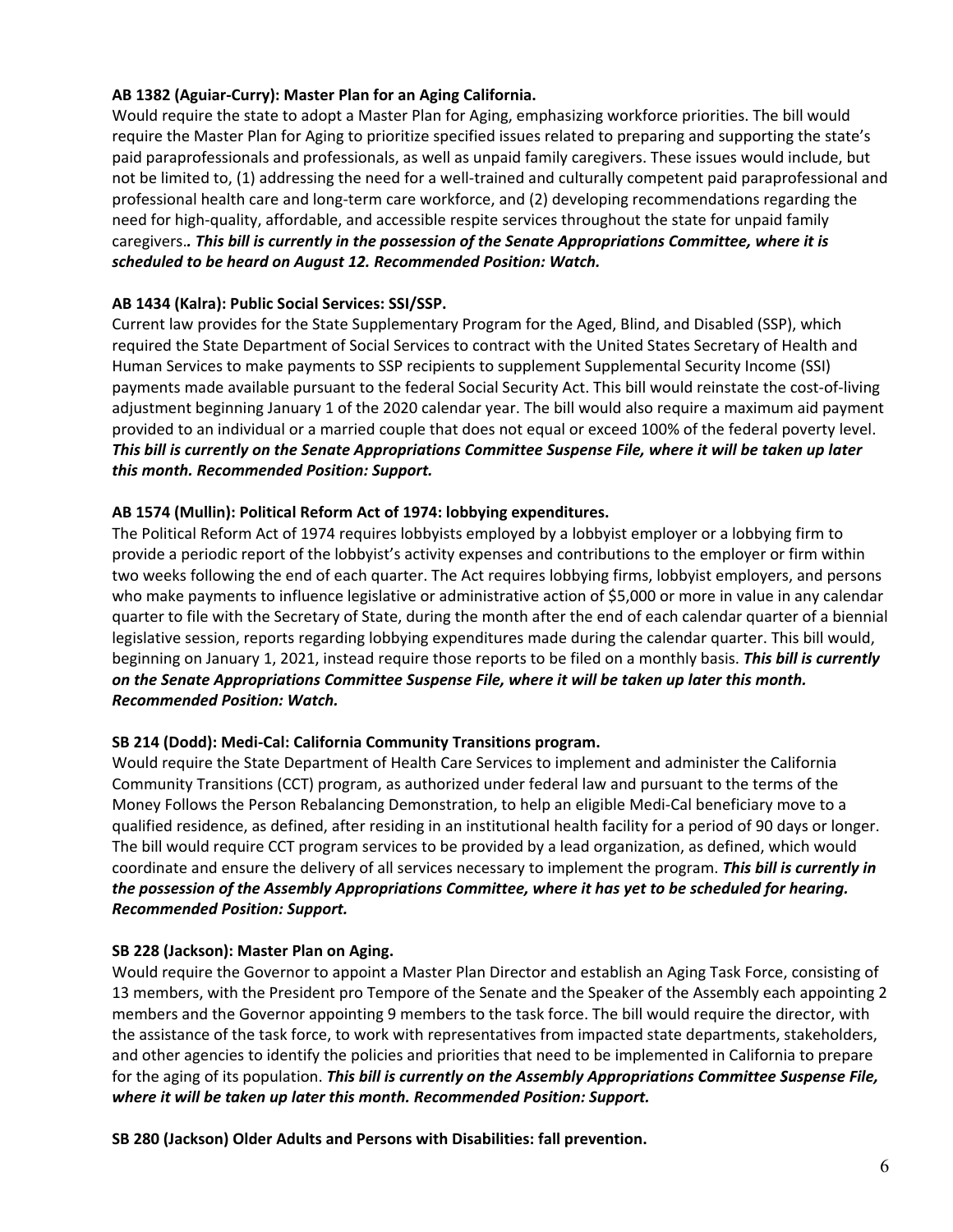The Mello‐Granlund Older Californians Act establishes the California Department of Aging, and sets forth its duties and powers, including, among other things, entering into a contract for the development of information and materials to educate Californians on the concept of "aging in place" and the benefits of home modification. Current law also establishes the Senior Housing Information and Support Center within the department for the purpose of providing information and training relating to available innovative resources and senior services, and housing options and home modification alternatives designed to support independent living or living with family. This bill would repeal those provisions relating to the department's provision of information on housing and home modifications for seniors. *This bill is currently in the possession of the Assembly Appropriations Committee, where it has yet to be scheduled for hearing. Recommended Position: Support.* 

## **SB 512 (Pan) Long Term Supports and Services**

Would establish the California Long-Term Services and Supports Benefits Board (LTSS Board), to be composed of 9 specified members, including, among others, the Treasurer as chair, the Secretary of California Health and Human Services as vice chair, and 3 members to be appointed by the Governor. The bill would require the LTSS Board to manage and invest revenue deposited in the California Long‐Term Services and Supports Benefits Trust Fund (LTSS Trust), which the bill would create in the State Treasury, to, upon appropriation, finance long‐ term services and supports for eligible individuals. The bill would also create, until January 1, 2025, the Long-Term Services and Supports Advisory Committee for the purpose of providing ongoing advice and recommendations to the LTSS Board. *This bill is currently in the possession of the Assembly Appropriations Committee, where it has yet to be scheduled for hearing. Recommended Position: Watch.* 

## **SB 611 (Caballero): Housing: Elderly Individuals with Disabilities**

Would establish the Master Plan for Aging Housing Task Force, chaired by the director or their designee, and composed of specified stakeholders and representatives of government agencies to, among other things, identify policy strategies that will help increase the supply of affordable housing for older adults and reduce barriers to providing health care and social services to older adults in affordable housing, and make recommendations to the Legislature. *This bill is currently in the possession of the Assembly Appropriations Committee, where it is scheduled to be heard on August 14.* **Recommended Position: Watch.** 

## **SB 661 (Hurtado): Long Term Care**

Current law provides various regulatory structures under which long‐term care may be provided to older individuals and individuals with disabilities, including within licensed nursing facilities, residential care facilities for the elderly, and home‐ and community‐based services. This bill would state the intent of the Legislature to enact legislation to address the growing need for long-term care for seniors and individuals with disabilities in California, and would make related findings and declarations. *This bill is currently in the possession of Senate Rules Committee, awaiting referral.* **Recommended Position: Watch.** 

## **PROGRAMS REPORT**

**Benefits Administration:** There were **11,861** IPs enrolled in the Valley Health Plan with **4,637** of those in the Classic Plan and **7,224 i**n the Preferred Plan in June. There were **12,562** IPs enrolled in the Dental/Vision plans and **505** Smart Pass VTA Cards issued.

## **Enrollment:**

Number of IPs enrolled: **538**  Number of IPs partially done: **467** Fingerprints: Failed: **9**

Estimated number of individuals attending group enrollment sessions was **50 to 65** per session. Group sessions are generally held on Fridays with approximately **495** attending in July.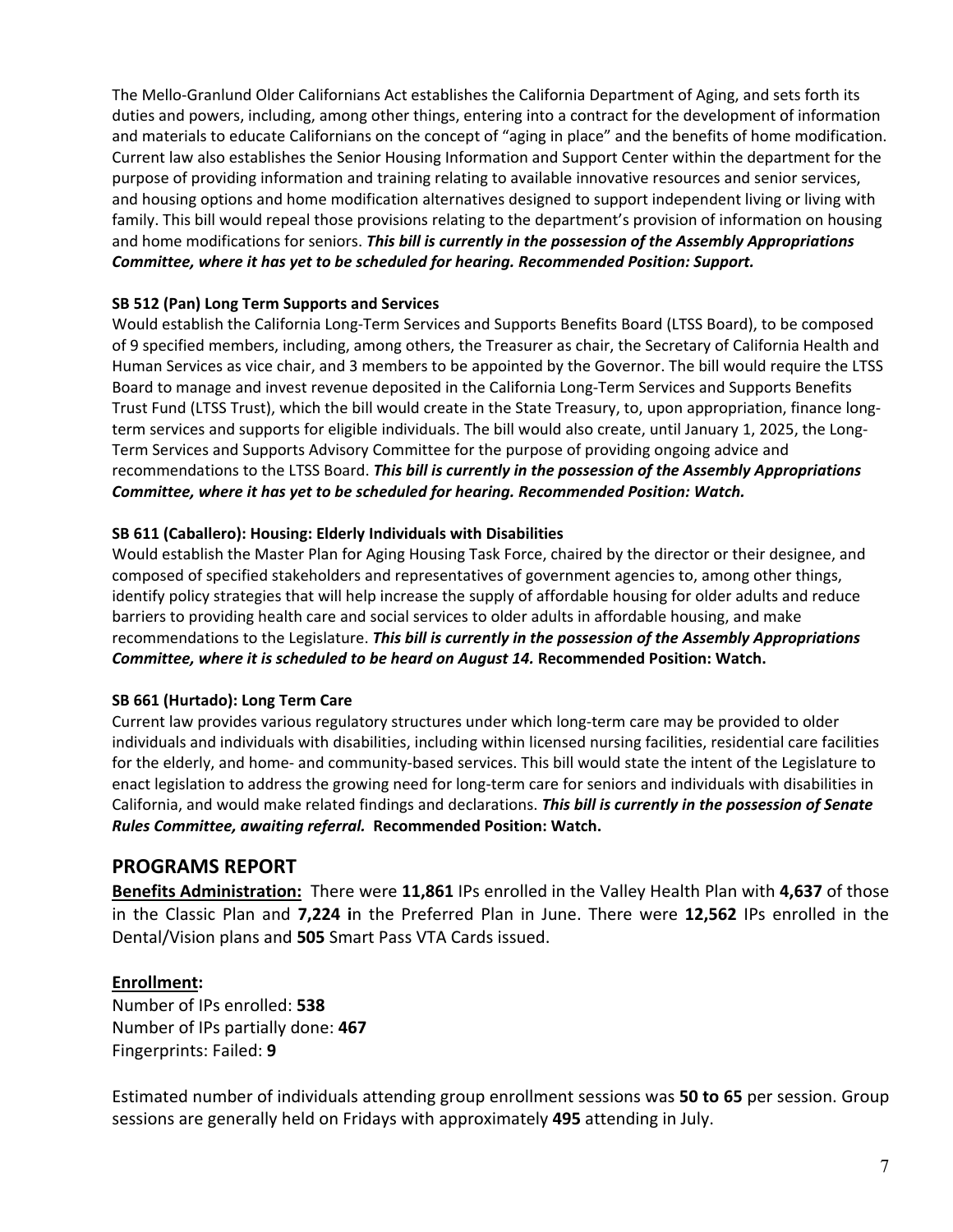**Registry Services:** There are **378** active IPs on the registry and **1,286** active consumers. The registry:

- Completed **78** new consumer intakes and reactivated **87** consumers
- Attained **61** matches
- Provided **716** new interventions

**Care Coaching:** The Registry received **29** referrals for Care Coaching in the month of July.

- There were **45** in‐home visits made.
- Total active consumers **61**
- Total inactive consumers **246**

**Urgent Care Registry** There were **21** hours of urgent care services authorized in July.

**Registry Introductory Training (RIT):** There was **1** RIT sessions held in July.

- Conducted **14** interviews
- Called **41** references
- Completed **36** reference checks
- Added **11** new IPs to the registry

**Public Authority Phone Calls:** The Public Authority handled a total of **5,014** phone calls during July. Breakdown of the calls:

- **Registry 2,904**
- **Enrollment 630**
- **General 112**
- **Benefits 1,232**

**IP Trainings Provided:** There were no training classes in July. The new semester of classes will start in September. The new training schedule will be mailed in August for IPs to start pre‐registration for classes. The training schedule will be posted on the Public Authority website once it has been mailed.

**Outreach:** IHSS staff volunteers provided information and handouts at the Senior Safari at Happy Hollow Park and Zoo on July 25th.

**Over Time Training:** There were **10** IPs who were provided training/counseling on overtime issues and how to properly complete their timesheet.

**Timesheet Training Video on PA Website:** The Public Authority developed a great new video that instructs providers on how to complete their timesheets and prevent OT issues. It is quite thorough and easy to understand. The video was viewed **5,510** times during July. The video can be viewed at: http://www.pascc.org/services/TimeSheetVid.html. This will be removed from the website when the transition to electronic timesheets begins in Santa Clara County.

**Staffing:** The Public Authority brought Mary Jo Griego onboard in mid‐July filling the vacant enrollment specialist positon. The PA is fully staffed at this time.